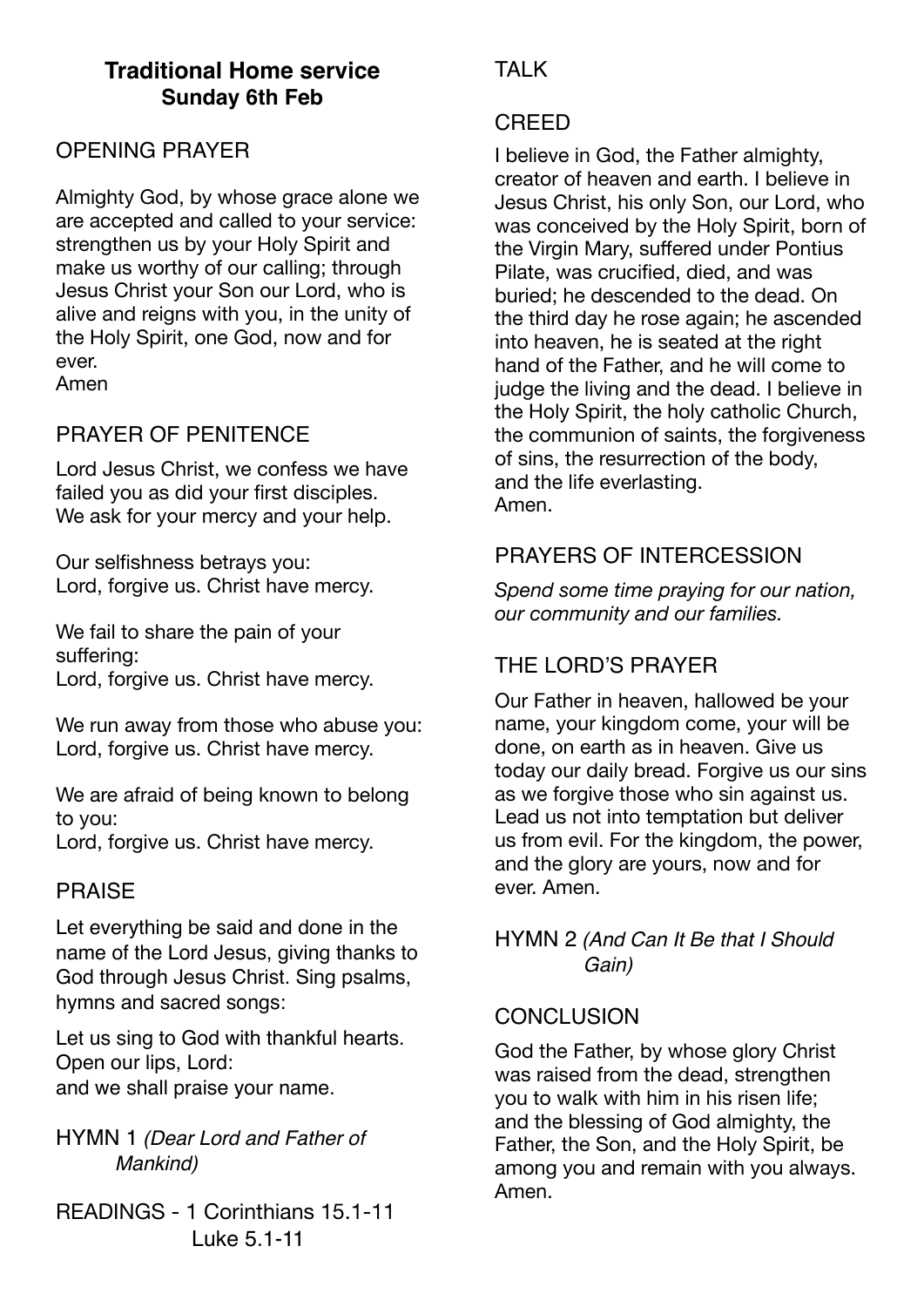## HYMNS TO USE

1 Dear Lord and Father of mankind, forgive our foolish ways; reclothe us in our rightful mind, in purer lives thy service find, in deeper reverence, praise.

2 In simple trust like theirs who heard beside the Syrian sea the gracious calling of the Lord, let us, like them, without a word rise up and follow thee.

3 O Sabbath rest by Galilee, O calm of hills above, where Jesus knelt to share with thee the silence of eternity, interpreted by love!

4 Drop thy still dews of quietness, till all our strivings cease; take from our souls the strain and stress,

and let our ordered lives confess the beauty of thy peace.

5 Breathe through the heats of our desire

thy coolness and thy balm;

let sense be dumb, let flesh retire; speak through the earthquake, wind, and fire,

O still, small voice of calm!

1 And can it be that I should gain An interest in the Savior's blood Died He for me, who caused His pain For me, who Him to death pursued?

*Amazing love! How can it be That Thou, my God, should die for me? Amazing love! How can it be That Thou, my God, should die for me?*

2 He left His Father's throne above So free, so infinite His grace Emptied Himself of all but love And bled for Adam's helpless race Tic mercy all, immense and free For O my God, it found out me!

*Amazing love! How can it be,*

*…*

3 Long my imprisoned spirit lay, Fast bound in sin and nature's night Thine eye diffused a quickening ray I woke, the dungeon flamed with light My chains fell off, my heart was free I rose, went forth, and followed Thee

## *Amazing love! How can it be,*

*…*

*…*

4 No condemnation now I dread Jesus, and all in Him, is mine Alive in Him, my living Head And clothed in righteousness divine Bold I approach the eternal throne And claim the crown, through Christ my own

*Amazing love! How can it be,*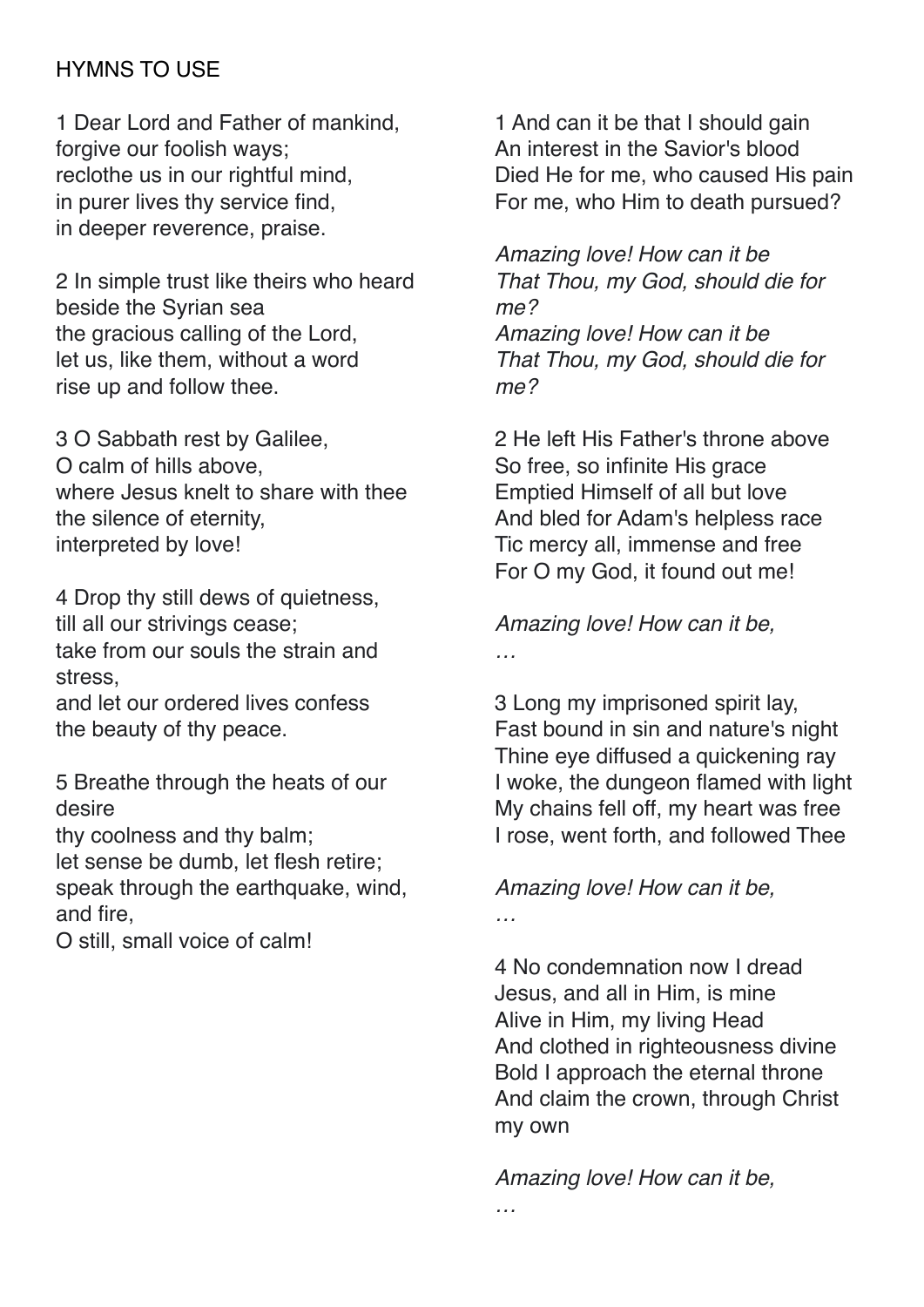Sermon - Adrian Morton 1 Corinthians 15.1-11 & Luke 5:1-11; 4 principles to live by for life to be an adventure…

<Story of Larry Walters a 33yr old truck driver. He tied 45 six-foot weather balloons to a lawn chair, thinking it would take him to 100 feet. Instead he shot up to 16,000 feet and was spotted by a couple of airplanes. He had taken a BB gun to shoot the balloons to get him down. At 16,000 he started to go numb, but after shooting some of the balloons he lost the pistol over board. The chair drifted downward, controlled only by the gallon jugs of water attached to the sides as ballast. The ropes became entangled in a power line, briefly blacking out a small area of California, but the chair came to rest 5ft from the ground and Larry was able to get down safely.

He said, "Since I was 13 years old, I've dreamed of going up into the clear blue sky in a weather balloon. By the grace of God, I fulfilled my dream."

>

I think all of us hanker after adventure in some way.

I don't think many people want life to be mundane.

And following Jesus should be an adventure!

This morning I want to give 4 principles to live by that will ensure that following Jesus is an adventure.

And it doesn't matter whether you are starting off in your journey with Jesus.

Or whether you are more mature in years.

Following Jesus should be an adventure till the end of our days on this earth. And of course beyond!

The 4 principles come from this account in Luke 5 of Jesus calling the first disciples.

Jesus is standing by the Lake of Gennesaret.

He takes the opportunity to get into a boat, and teach the people from the boat. Apparently, even today the landscape hasn't changed much and the shoreline in this region zigzags with steep inlets.

So it would be a good way to speak to many people…

Whilst in the boat though Jesus also takes the opportunity to engage with some soon to be disciples and particularly he engages Simon Peter.

"Put out into deep water, and let down the nets for a catch."

Simon answered, "Master, we've worked hard all night and haven't caught anything." But because you say so, I will let down the nets."

The **first** principle to live by is that we have to **cultivate a "because you say so" attitude.**

Jesus, *because you say* so I'm going to leave this job and apply for that one.

*Because you say so*, I'm going to forgive that person who wronged me all those years ago,

*Because you say so*, I'm going to move to that village or town.

*Because you say so*, I'm going to give this amount of money to that good cause.

Whatever it is, I'm going to do, *Because you say so.*

These fishermen had finished for the day. They would have fished all night. They didn't then fish during the day.

In our walk with Jesus, sometimes he will ask us to do something that on the face of it, is

- i. a bit unusual
- ii. or surprising
- iii. or even non-sensical to us

But 'because he says so… will man we will do it.

I'm aware that how to discern God's voice in our life is a whole subject in itself.

Nicky Gumbel on the Alpha course does a very helpful talk about this.

He talks about 5 CS.. Commanding Scripture, Compelling Spirit, Council of the Saints, Common sense and Circumstantial signs.

All these will help guide us…

In the end its about cultivating a relationship with the Lord.

Being open to the Holy Spirit's prompting and guidance.

Learning how He speaks to you…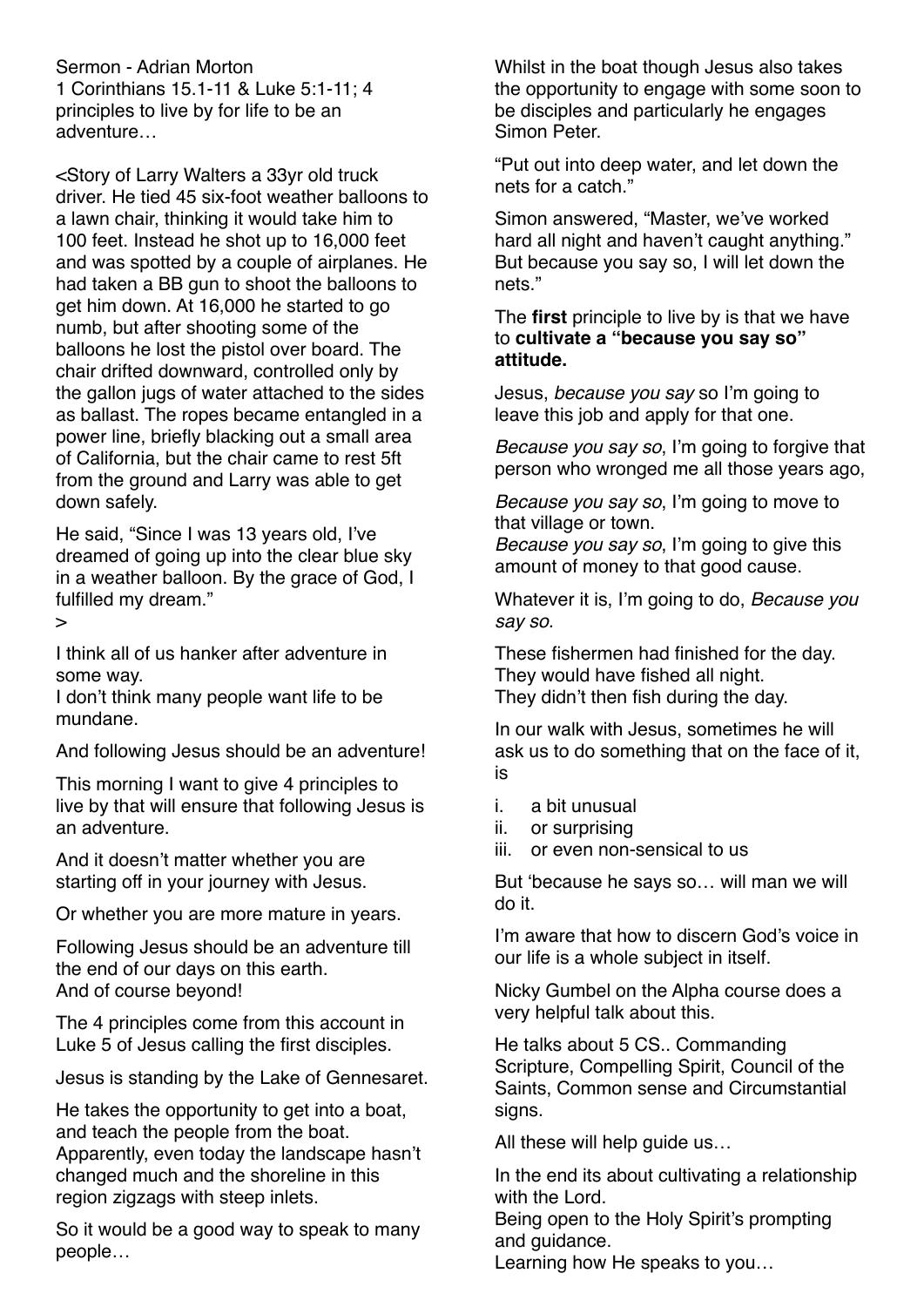I've known people who get paralysed by trying to make a decision between 2 choices.

Terrified that they might get it wrong and not choose God's path for them.

If you are in that place.

And you have read Nicky Gumbels talk. And your heart is really for the Lord. And you are open to Him and committing your way to Him.

Then I would say just be free to make the decision and choose one of the options.

If its really not clear then I think we are free to choose.

I believe the Lord is very capable of guiding us.

Its easy for him.

So if its not clear to us, then be free to choose.

And it likely means that either option is an ok option.

The Lord will use either option to guide you to become more like the person he wants you to be.

But the first principle is to cultivate an attitude of 'Because you say so…

The **second** principle is this…

#### **The life Jesus gives is abundant life.**

They didn't just catch one or two fish, they caught so many that their nets began to break.

Its illustrating, that Jesus is about abundance.

It doesn't necessarily mean money, material things.

God knows our hearts.

He knows what gladdens our hearts.

If we cultivate a life of 'Because you say so…' he will lead us into situations and circumstances that bring joy and fulfilment to our hearts.

The Lord knows our hearts better than we do.

He knows what will bring fulfilment, joy to our hearts.

In this reading Jesus entered the world of Simon Peter, the fishing world, and brought abundance to it.

We are never to partition our lives into our religious life and our secular life.

Jesus wants to enter our whole lives and bring abundance to it.

In this reading it says *"they caught such a large number of fish that their nets began to break. So they signalled to their partners in the other boat to come and help them, and they came and filled both boats so full that they began to sink."*

When Jesus brings abundance it will affect those around us.

It will affect those we have influence over.

I sometimes think we don't see more abundance because we are stuck with a poverty mindset.

Look, all we receive from Jesus is by faith. We have to believe what he says, live with an expectation that is what we will receive, and then we will receive it.

But if we live with a faith such that we believe we are not going to receive abundance.

Then we won't receive abundance because we haven't the faith for it…

<Louise and I were treated to a meal out this week. It was a lovely place in Milton Keynes… The food was fantastic, I think I had the best steak I've ever had… It was really expensive…. the place was fairly full of people who looked like they could afford to eat there. Part of us felt a little out of place. Louise had dressed up and looked amazing… I was less spectacular.. and a bit more shabby… more comfortable I like to think…>

But we analysed our time there on the way back…

Both Louise and I come from working class backgrounds.

Louise's grandparents were farm labourers. Mine were Yorkshire miners…

Both our parents sets though, gain an education and worked in way that we were both brought in middle class homes and environments.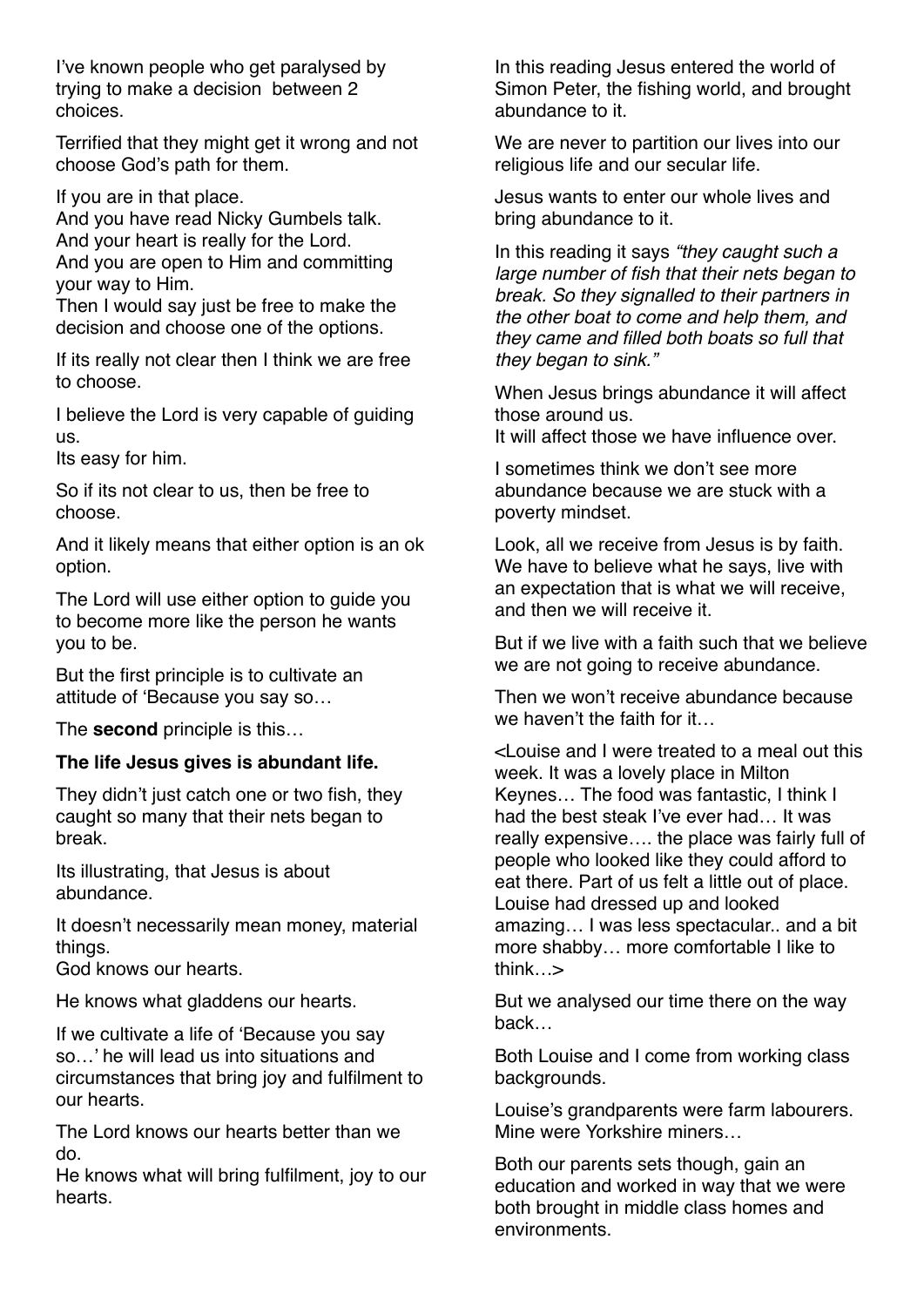It means we naturally have a middle class out look.

That affects how we view the world.

Just two examples… Food and the driving force in life.

If we have a poverty mindset quantity of food is the most important. If we have a middle class mindset, quality of food is most important.

The steak was lovely…

If we have a wealth mindset, the presentation of food is most important.

Which is why very expensive restaurants make sure the food looks amazing…

If you have a poverty mindset, your driving force in life is survival. I'm here to just survive.

For the middle class the driving force is education, work & achievement.

For the wealth mindset its political and social connections.

Who you know matters more.

When we become Christians our position is moved to a wealthy position. Again I'm not talking about simply finance.

What happens when we become a Christian is that we become sons and daughters of the King of Kings.

We are princes and princesses. That's our position.

We now have to change our mindset, our thinking to match our position.

Again, this a subject all in itself.. I will do a talk about this soon I think…

<Many of you know I don't like church fundraising…

Why? Its because of this..

Fundraising for church means we have a poverty mindset.

We're here to survive.

We have to scrimp and scrape, ask people for their change in order to survive.

Its why I have disliked the jumble sale and coffee morning to raise funds culture.

By all means have coffee mornings.. Have them to build social connections… We need to move on… The second principle is that Jesus brings abundant life.

#### **Thirdly**, **attend to your inner life.**

Getting close to Jesus will reveal the state of your inner life.

When Simon Peter saw what Jesus had done, it says:

'he fell at Jesus' knees and said, "Go away from me, Lord; I am a sinful man."

Then Jesus said to Simon, "Don't be afraid…"

I've spoken about sin, our attitude to it over the last few weeks on the line service.

So I don't want to repeat myself.

Just to say… when we come to Jesus some attitudes, desires, behaviours will be dealt with straight away.

We will wake up the next morning knowing we are different.

However, and we all knows this.. some things take longer to deal with.

And I think that is God's mercy over our life.

So as we continue to walk with Him, get close to him, light will be shone on some remaining dark corners of our life.

And it is an invitation to attend to those.

We need to understand the goodness of God.

We need to understand what the cross has achieved.

That we are accepted, that we are righteous because of Jesus.

I love what Kris Vallotton said about this:

*Religion rubs our noses in the past to keep us humble… In reality it is much more humbling to live in the liberty of unearned forgiveness. When we are forgiven the King gives us permission to live as though we had never sinned".*

We need to understand that Jesus isn't afraid of our sin.

But is inviting us to live in increased freedom…

The third principle is to **attend to your inner life.**